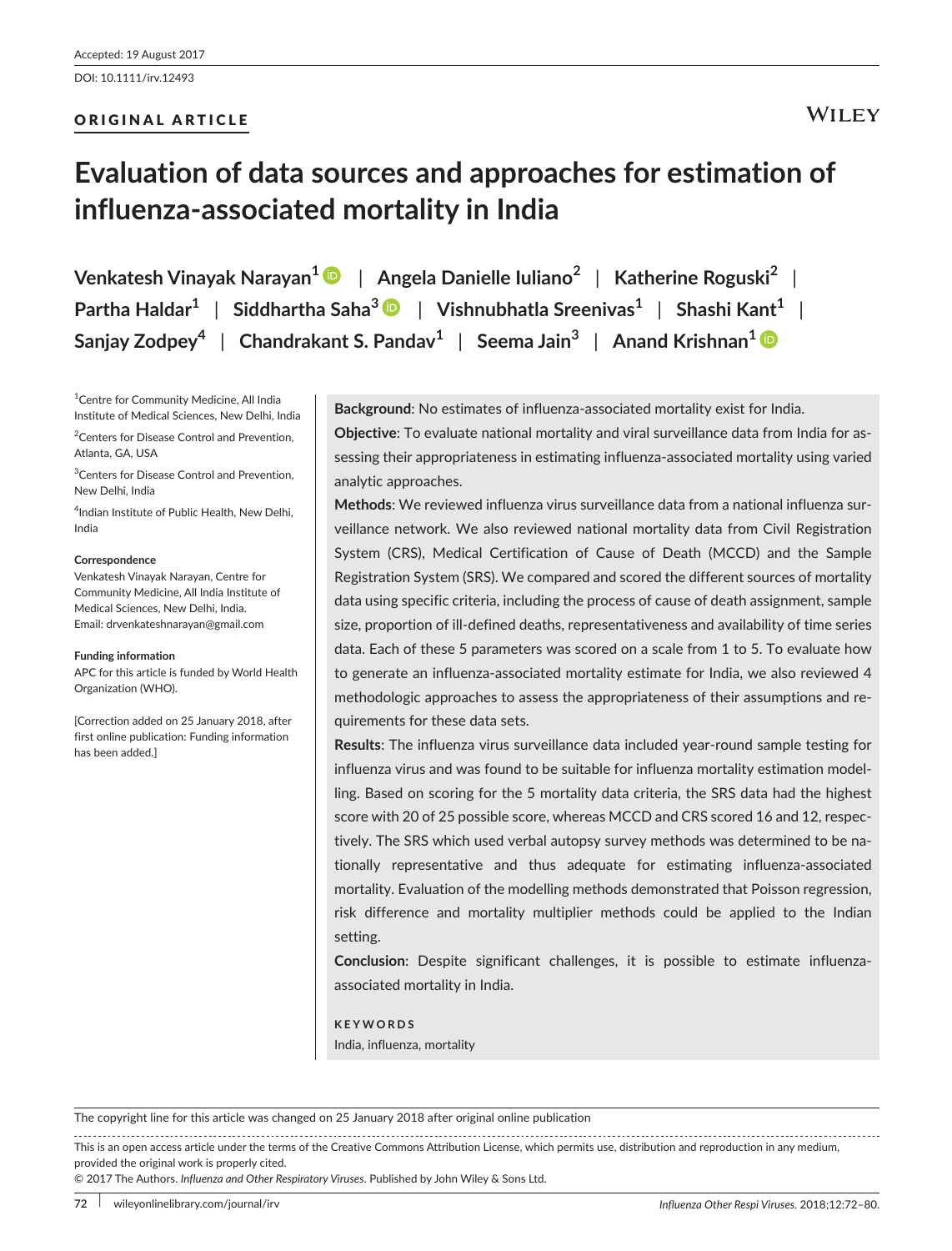## **1** | **INTRODUCTION**

Influenza-associated mortality is difficult to estimate $^1$  because few patients with respiratory symptoms who present to the hospital are tested for influenza virus, and death may be related to secondary complications when influenza viruses are no longer detectable. Thus, laboratory-confirmed influenza deaths are thought to underestimate the true number of deaths caused by influenza. Most influenzaassociated mortality estimations use ecological modelling of viral surveillance and vital records data to assess excess deaths during periods of influenza virus circulation.<sup>2-4</sup> Newer methods utilizing additional parameters, such as influenza virus subtype or measures of temperature and humidity, or alternative statistical techniques, such as the use of splines, to improve estimation are also available.<sup>5,6</sup>

Estimating influenza- associated mortality in tropical climates and low- and middle-income countries has specific challenges including different seasonal patterns within a country, multiple peaks or yearround activity, weak influenza virological and epidemiological surveillance systems, and incomplete population-level vital records data. $3,7$ India, 1 of the most populous and largest tropical climate developing countries, has similar challenges for estimating influenza- associated mortality.<sup>8-10</sup> India has a population of more than 1.3 billion people and consists of 29 states and 7 Union Territories\*  $(UT)$ .<sup>11</sup> All-cause mortality rates are estimated to be 7.1 deaths/1000 persons with the highest rates among children <5 years old (55 deaths/1000) and ≥60 years (44.9 deaths/1000).<sup>12</sup> While respiratory infections are considered to be 1 of the most common causes of death, $^{13}$  the exact burden of influenza is not known. There are currently no estimates of influenza- associated mortality for India, and the applicability of published statistical modelling techniques in the Indian context is unclear. A similar set of challenges exists for other developing countries in the region.<sup>14</sup> However, estimating influenza-associated mortality is important to understand the impact of influenza virus infection and to estimate the number of deaths among target groups in India. We reviewed the appropriateness of different analytic approaches to estimate influenza- associated mortality in conjunction with an evaluation of the viral surveillance and mortality data available in India.

## **2** | **METHODOLOGY**

Estimation of influenza- associated mortality requires quality information about influenza virus circulation and deaths.<sup>4,7</sup> To develop an approach for estimating influenza-associated mortality for India, we assessed the availability and quality of influenza virus surveillance and mortality data. Based on earlier work on mortality data evaluation by the World Health Organization (WHO), $15$  which has also been applied to mortality data in India, $^{10}$  we used scoring criteria to assess the quality of mortality data as appropriate for influenza mortality estimation. We then evaluated published modelling methods to estimate influenza-associated mortality<sup>4,7</sup> to determine whether these methods could be applied to Indian data.

#### **2.1** | **Influenza virus surveillance data sources**

A laboratory- based surveillance network for influenza virus detection was established by the Indian Council of Medical Research (ICMR), India, in 2004, with the National Institute of Virology (NIV) $^{8,16}$ (Figure 1). Patients with influenza- like illness(ILI) presenting at outpatient departments and hospitalized patients with severe acute respiratory infection(SARI) were enrolled randomly into the surveillance system. ILI was defined as sudden onset of fever >38°C or history of fever in the past 3 days, and cough or sore throat or rhinorrhoea. $17$ SARI was defined as an ILI case with difficulty in breathing or clinically suspected pneumonia (in children) with an increased respiratory rate as per the Integrated Management of Childhood Illness definitions.<sup>18</sup> This surveillance system is the only source of continuous and laboratory-confirmed seasonal influenza surveillance data in India; thus, we assessed the quality of this data set by evaluating the criteria for specimen collection, influenza testing methods, sample size, proportion of unsubtyped viruses, geographic representativeness and availability of weekly virology data.

In addition to the ICMR-NIV influenza surveillance system, influenza surveillance is also undertaken by the Integrated Disease Surveillance Programme (IDSP) of the National Centre for Disease Control (NCDC) since 2009 in response to the emergence of influenza  $A(H1N1)$ pdm09 virus.<sup>19</sup> This surveillance system is designed to respond to outbreaks of respiratory infection and is currently only set



FIGURE 1 ICMR-NIV (Indian Council of Medical Research-National Institute of Virology) Laboratory surveillance network of influenza in India. Δ: Influenza surveillance network laboratory

<sup>\*</sup>Type of administrative division in India: too small to be a state, population is lesser (<20 million), usually ruled by Union/central Government.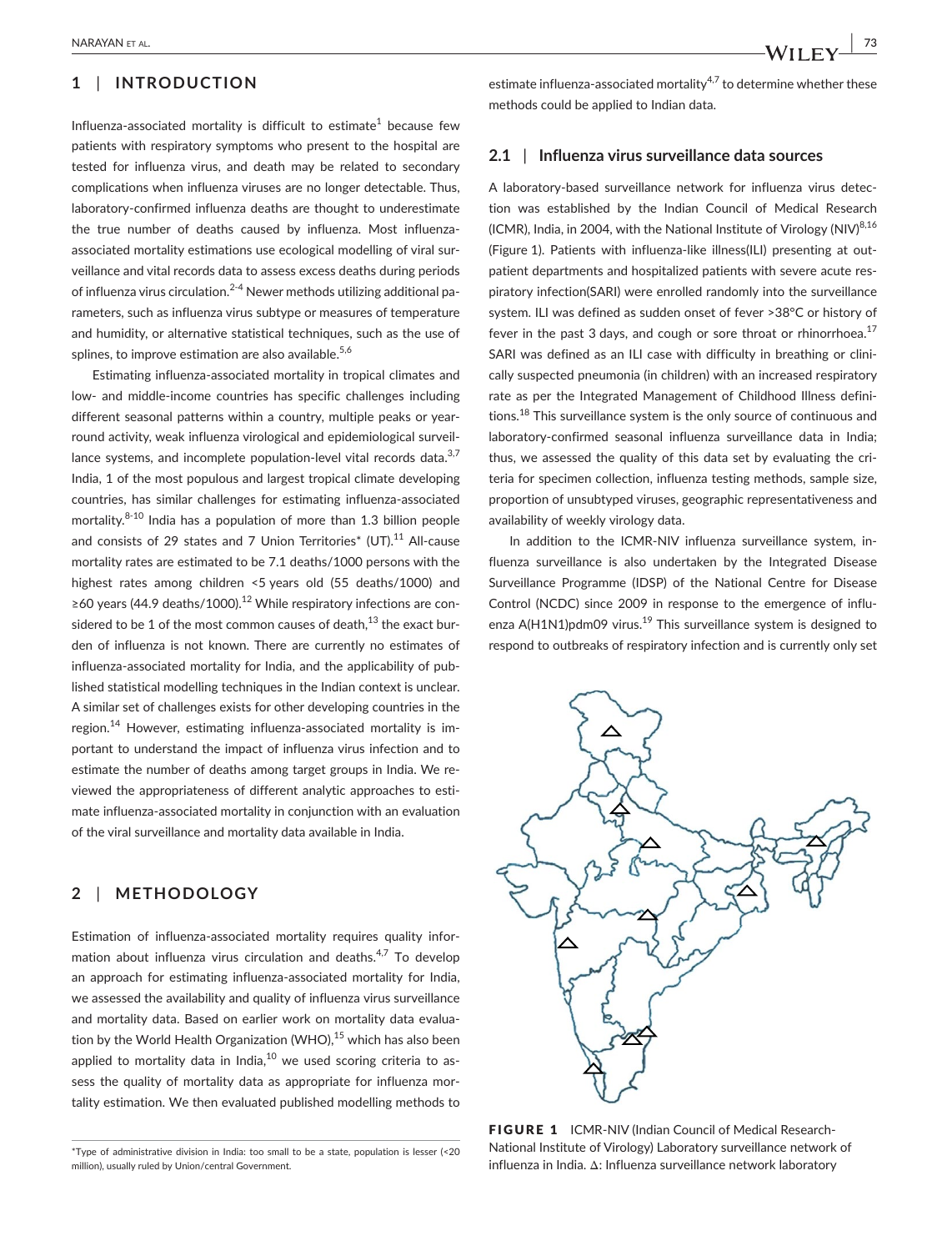up to identify infections of influenza A(H1N1)pdmo09 virus. Further, there are no detailed publications publically available to use to evaluate this system, thus it was not included in our analysis.<sup>19</sup>

#### **2.2** | **Mortality data sources**

There are 3 available sources of national mortality data in India, including the Civil Registration System (CRS),<sup>20</sup> Medical Certification of Causes of Death  $(MCCD)^{21}$  and Sample Registration System  $(SRS).<sup>22</sup>$  The first data source is the CRS, which is the legal mandatory reporting of all deaths by the next of kin in India. These data are compiled by each state and then collated at the national level.<sup>20</sup> The second source is the MCCD, which is the medically certified death reporting system, and mainly includes hospital-based deaths that occur within a state; $^{21}$  in this system, a death certificate is prepared by the attending medical personnel providing cause of death and sent to state MCCD office for cause of death(COD) code assignment by trained staff using the International Classification of Diseases (ICD-10) system. The third source is the SRS, which is a nationally representative survey of all deaths occurring in >7000 sampling units across India<sup>22</sup> and uses a standardized verbal autopsy tool from which deaths are then assigned a COD by trained physicians.

The national mortality data sources (CRS, MCCD and SRS) were each evaluated and scored based on 5 attributes to assess sufficiency for influenza mortality estimation.<sup>10,15</sup> The evaluation was conducted based on published reports for the  $CRS<sub>,23</sub> MCCD<sub>24</sub>$  and SRS.<sup>22</sup> The highest possible score for a system was 25, indicating a high-quality mortality system, and the lowest possible score was 5 indicating a lowquality data system. The 5 attributes and scoring are described below:

- **1.** *Process of the COD assignment*: Systems utilizing physician COD assignment were scored higher than systems utilizing verbal autopsy, $25$  and scores were given as: 1: reporting of death by family member, 2: verbal autopsy with computer coding, 3: verbal autopsy with physician coding, 4: COD assignment completed by an attending physician and 5: physician coding followed by consistency checks.
- **2.** *Sample size available*: Systems that reported more deaths were scored higher than those that reported fewer deaths. Scores were allocated as 1: ≤5000, 2: 5000-10 000, 3: 10 000-100 000, 4: 100 000-1 million or 5: ≥1 million annual deaths reported.
- **3.** *Proportion of ill-defined deaths*: Systems which had fewer ill-defined deaths, that is deaths coded to symptoms, signs, ill-defined conditions and incompletely recorded deaths were scored higher than those that reported higher proportions of ill-defined deaths. Scores were allocated as: 1: proportion of ill-defined deaths >50%, 2: 35%- 49%, 3: 20%-34%, 4: 10%-19% and 5: <10%.<sup>26</sup>
- **4.** *Coverage (national representativeness)*: Data sets which covered a larger country-level population were scored higher than those with less coverage. Scores were allocated as: 1: coverage <30%, 2: coverage 30% to <50%, 3: coverage 50% to < 70%, 4: coverage 70% to < 90% and 5: coverage ≥90%.

**5.** *Availability of time series COD data*: To capture the full impact of influenza on mortality, models typically use 1 or more categories of coded mortality data: pneumonia and influenza deaths, respiratory deaths, circulatory deaths or all-cause deaths.<sup>27</sup> COD data must also be stratified by age group and time (weeks or months) to use time series methods. Scoring was carried out as follows: 1: systems that provided all-cause deaths by year and age group; 2: systems that provided all-cause deaths by month and age group; 3: systems that provided COD, specifically respiratory or circulatory deaths, by year and age group; 4: systems that provided COD provided by age group and month; and 5: systems that provided COD by age group and week.

## **2.3** | **Selection and review of influenza- associated mortality estimation methods in India**

The WHO document "Practical guide for designing and conducting influenza disease burden studies"<sup>7</sup> was reviewed to identify studies and methods for influenza-associated mortality estimation. Analytic methods from this document were studied, and the 23 references regarding these methods from this document were reviewed. Additional PubMed searches to identify methods used to calculate populationlevel influenza- associated mortality estimates were conducted to identify articles from countries with tropical climates. These methods were studied and evaluated to understand data requirements, model assumptions, strengths, limitations and applicability to Indian data.

### **3** | **RESULTS**

#### **3.1** | **Viral surveillance data**

For the ICMR-NIV influenza surveillance network, specimens were tested for influenza virus using standard protocols coordinated by NIV, Pune, WHO National Influenza Center for India. The clinical virology laboratories were located across ten cities in 8 states providing geographical and climatic representation of India (Figure 1). Five to 10 nasopharyngeal swabs were collected each week from participating centres from 2004 to 2013 year-round. A total of 58 055 samples were tested of which 6810 (11.7%) were found to be positive for influenza.<sup>8,16</sup> Fewer than 1% of specimens were not classified by influenza type and subtype. Annual compiled estimates of circulating influenza type, subtype and per cent positive have been published, $8,16$ and information is regularly reported to WHO FluNet.<sup>28</sup> Detailed weekly virological data were obtained through a request to NIV.

### **3.2** | **Mortality data**

After scoring each system (Table 1), the SRS had the highest score with 20 of 25, whereas MCCD and CRS scored 16 and 12, respectively.

The overall score for the CRS system was 12 of 25 (Table 1). The CRS reports all deaths registered within a state. While this is a large number of reported deaths, and CRS received a score of 5 for its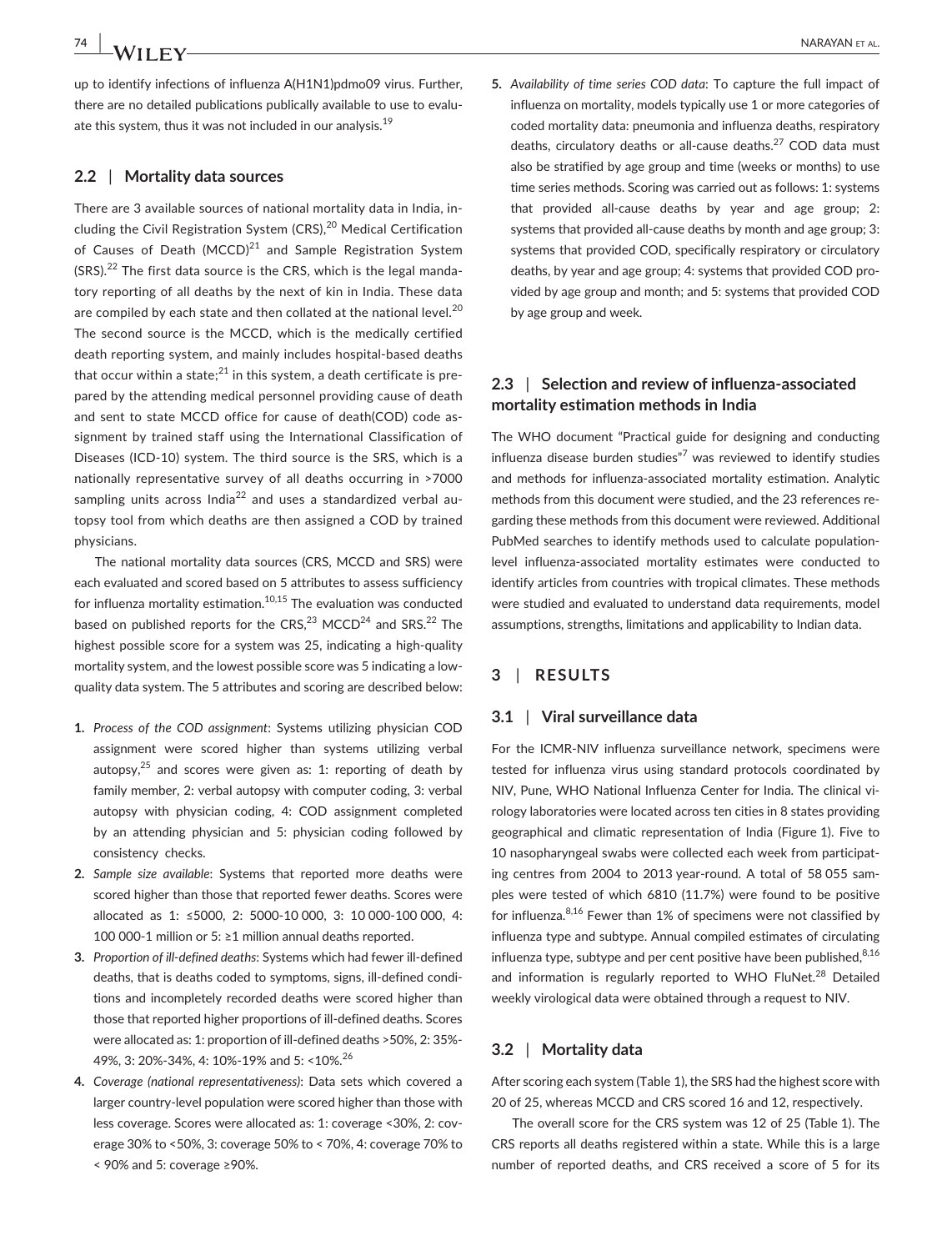Causes of Death (MCC) and Sample Registration System (SRS)

| <b>Criteria and scoring</b>                                                                                                                                                                                                                                    | CRS <sup>23</sup>                                    | MCCD <sup>24</sup>                                   | SRS <sup>22</sup>                       |
|----------------------------------------------------------------------------------------------------------------------------------------------------------------------------------------------------------------------------------------------------------------|------------------------------------------------------|------------------------------------------------------|-----------------------------------------|
| Process of cause of death<br>(COD) assignment<br>By attending physician followed<br>by: major quality checks = $5$ ;<br>few/no quality checks = $4$ ;<br>verbal autopsy with physician<br>coding $= 3$ ; computer<br>coding $= 2$ ; and lay<br>reporting $= 1$ | $\mathbf{1}$<br>(Lay reporting)                      | $\overline{4}$<br>(Attending physician-assigned COD) | 3<br>(Standardized verbal autopsy)      |
| Sample size (No of deaths<br>reported annually)<br>>2 million:5;<br>200 000-2 million:4; 20 000 to<br><200 000:3;<br>10 000-20 000 deaths:2; and<br><10 000 deaths:1                                                                                           | 5<br>(6.1 million deaths [2013])                     | $\overline{4}$<br>(0.93 million deaths [2013])       | 3<br>(0.18 million deaths [2010-2013])  |
| Proportion of ill-defined deaths<br>$<10\% = 5$ ; 10-19% = 4;<br>$20\% - 34\% = 3$ ; 35%-49% = 2;<br>and $>50\% = 1$                                                                                                                                           | $1\,$<br>(Lay reporting)                             | $\overline{4}$<br>(13.3% [varies by state])          | $\overline{4}$<br>(12.4%)               |
| National coverage<br>(representativeness):<br>proportion of deaths captured<br>at national level<br>(>90%: 5; 70%-90%:4;<br>50%<70%:3:<br>30%-<50%: 2; and <30%: 1)                                                                                            | $\overline{4}$<br>(National: 70.9%)                  | $\mathbf{1}$<br>(National: 20.1%)                    | 5<br>(Nationally representative survey) |
| Availability of time series COD<br>data by cause, week and age<br>group: 5; by cause, month and<br>age group: 4; by cause, year<br>and age group: 3; all cause by<br>month and age group:2; and all<br>cause by year and age group: 1                          | $\mathbf{1}$<br>(all cause by year and age<br>group) | 3<br>(by cause, year and age group)                  | 5<br>(by cause, week and age group)     |
| Total (of 20)                                                                                                                                                                                                                                                  | 12                                                   | 16                                                   | 20                                      |

MCCD, Comprises of deaths in hospital; reported by medical personnel; SRS, Systematic survey of 0.6% of deaths; verbal autopsy used; CRS, Comprises of

sample size, CRS does not assign a specific COD; thus, it received a score of 1 for the COD assignment process. The national coverage in 2013 was 70.9%, leading to a score of 4 on this parameter.<sup>23</sup> There were marked differences in coverage between states, however, ranging from 100% in 11 states/UTs to <60% in 9 other states/UTs. While state- specific coverage has improved over the years, there may be an over- representation, due to instances when people die in cities or states where they are not residents, and their death is therefore reported in the city or state where the death occurred and not their city or state of residence.<sup>29</sup>

all deaths; reported by next of kin.

The overall score for the MCCD system was 16 of 25 (Table 1). The MCCD system reports medically certified deaths with physicianassigned COD receiving a score of 4 for process of COD assignment. The 2013 MCCD reported national coverage based on data reported from 31 (from total of 36) states/UT's was 20.1%, thus receiving a score of 2 for coverage. $24$  State variation was also observed such

that only 5 smaller states/UTs had coverage >70%, 13 states/UTs had coverage ranging from 20 to 70%, and coverage for the remaining 13 states was <20%. The states prepare aggregated data because MCCD is a state-based system; these data are further aggregated for the national MCCD report by ICD-10 death categories stratified by age group. One limitation of the MCCD system is that it is largely implemented in urban hospitals within the state. As a result, the urban MCCD coverage, especially for capital cities, is much higher than coverage in rural areas.<sup>24</sup>

The overall score for the SRS system was 20 of 25 (Table 1). The SRS mortality data were obtained through a continuous nationally representative sample survey of deaths, which utilizes standardized verbal autopsy and ICD-10 codes that are assigned by trained physicians, which gave it a score of 3 for COD assignment process.<sup>22</sup> A nationally representative sample of 7 million people (0.6% of India population) was covered through 7597 geographically representative sampling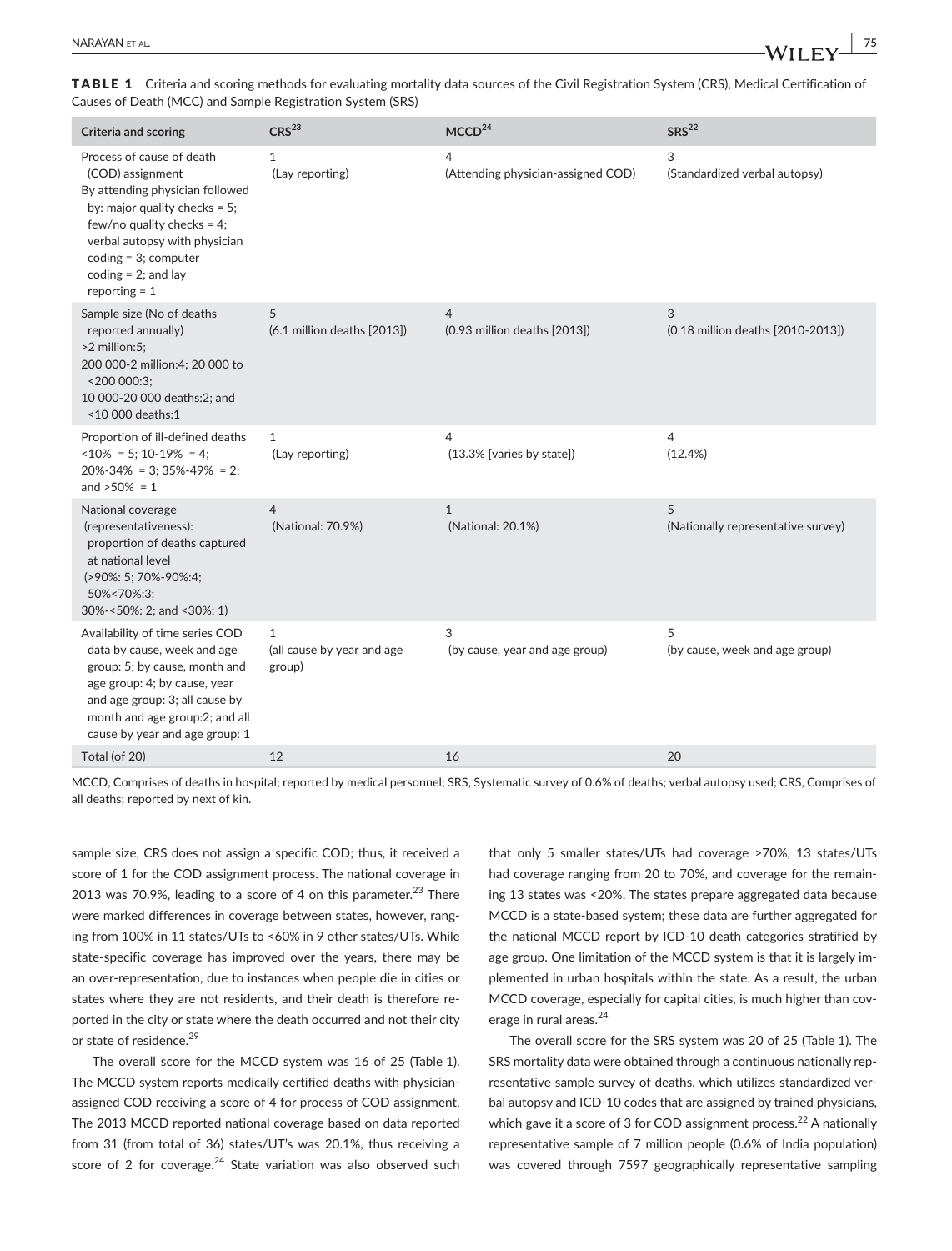units selected by stratified simple random sampling (including 4433 rural and 3164 urban) across all states of India, thus it received a score of 5 for coverage/national representativeness. Approximately 45 000 deaths are reported annually. Aggregate reports from 2001 to 2003, 2004 to 2006, 2007 to 2009 and 2010 to 2013 are publically available.<sup>22</sup>

## **3.3** | **Review of published studies for identifying methods for influenza- associated mortality estimations**

Thirteen articles were identified that described methods for estimating influenza- associated mortality for countries with tropical climates (Table 2).<sup>30-42</sup> Four different methods for influenza-associated mortality were identified and evaluated: Poisson regression methods,  $31-33,35-38,40-42$  linear regression using a Serfling approach,  $31,39$ risk difference method<sup>35</sup> and multiplier methods.<sup>30,34,39</sup> Data requirements and strengths and limitations were reviewed (Table 3).

## **3.4** | **Applicability of influenza- associated mortality estimation methods in India**

Although data about both influenza virus circulation and mortality for the same period of time are needed to estimate influenzaassociated mortality, each estimation method is based on certain model assumptions, and specific data requirements may differ. For a large country, such as India, state- level or regional calculations of influenza- associated death may be needed given the differences in virus circulation in the country.<sup>16</sup>

## **3.4.1** | **Poisson regression method (generalized linear equations with viral surveillance data)**

This method is frequently used when robust influenza surveillance data by type and/or subtype with 5 or more years of data are available.  $3,4,7$ The mortality data should be representative of at least 70%- 90% of all deaths to provide stable estimates of mortality from regression models.<sup>26</sup> Additionally, to portray reasonable quality for ICD-coded death data, the proportion of ill- defined deaths should be <20% for obtaining reliable estimates. $^{26}$  This method, including its negative binomial variant, is commonly used by studies on influenza mortality estimation and can provide results by virus type and subtype. 31-33,35-38,40-42 Influenza surveillance data of NIV- ICMR network from India provide data by type and subtype at the national level, and thus, these methods could be applied to this data set. However, the Poisson approach could only be considered for the SRS mortality data set since for CRS and MCCD, the coverage varies widely among states and thus renders them unsuitable for incorporation into regression models.

#### **3.4.2** | **Linear regression using Serfling methods**

This method and its derivatives require well- defined seasonality data and are applicable mostly to temperate climate regions where there is typically 1 major peak of influenza virus circulation activity each

|     | <b>Country (Alphabetical</b><br>order) | Method (s) utilized                                                        | <b>First author and</b><br>publication year |
|-----|----------------------------------------|----------------------------------------------------------------------------|---------------------------------------------|
| 1.  | Bangladesh                             | Mortality multiplier                                                       | Homaira 2012 <sup>30</sup>                  |
| 2.  | China                                  | Negative binomial regression<br>Linear regression with Serfling<br>methods | Feng 2012 <sup>31</sup>                     |
| 3.  | China southern                         | Negative binomial regression                                               | Wang 2014 <sup>32</sup>                     |
| 4.  | China south, Hong Kong &<br>Singapore  | Poisson regression                                                         | Yang 201133                                 |
| 5.  | Costa Rica                             | <b>Mortality Multiplier</b>                                                | Saborio 2014 <sup>34</sup>                  |
| 6.  | Hong Kong                              | Poisson regression<br>Rate difference                                      | Wong 2004 <sup>35</sup>                     |
| 7.  | Hong Kong                              | Regression correlation model                                               | Li 200636                                   |
| 8.  | Hong Kong                              | Poisson regression                                                         | Yang 2012 <sup>37</sup>                     |
| 9.  | Hong Kong                              | Linear regression                                                          | Wu 2012 <sup>38</sup>                       |
| 10. | Latin America (PAHO)                   | Linear regression with Serfling<br>methods<br>Mortality multiplier         | Cheng 2015 <sup>39</sup>                    |
| 11. | Singapore                              | Negative binomial regression                                               | Chow 200640                                 |
| 12. | Thailand                               | Bayesian regression                                                        | Cooper 2015 <sup>41</sup>                   |
| 13. | Thailand                               | Negative binomial regression                                               | Aungkulanon<br>$2015^{42}$                  |

a<sup>[</sup>Obtained through PubMed search, using influenza [Title] AND mortality [Title] OR influenza [Title] AND deaths [Title]].

TABLE 2 List of studies reviewed to identify methods available for influenza mortality estimation in tropical countries<sup>a</sup>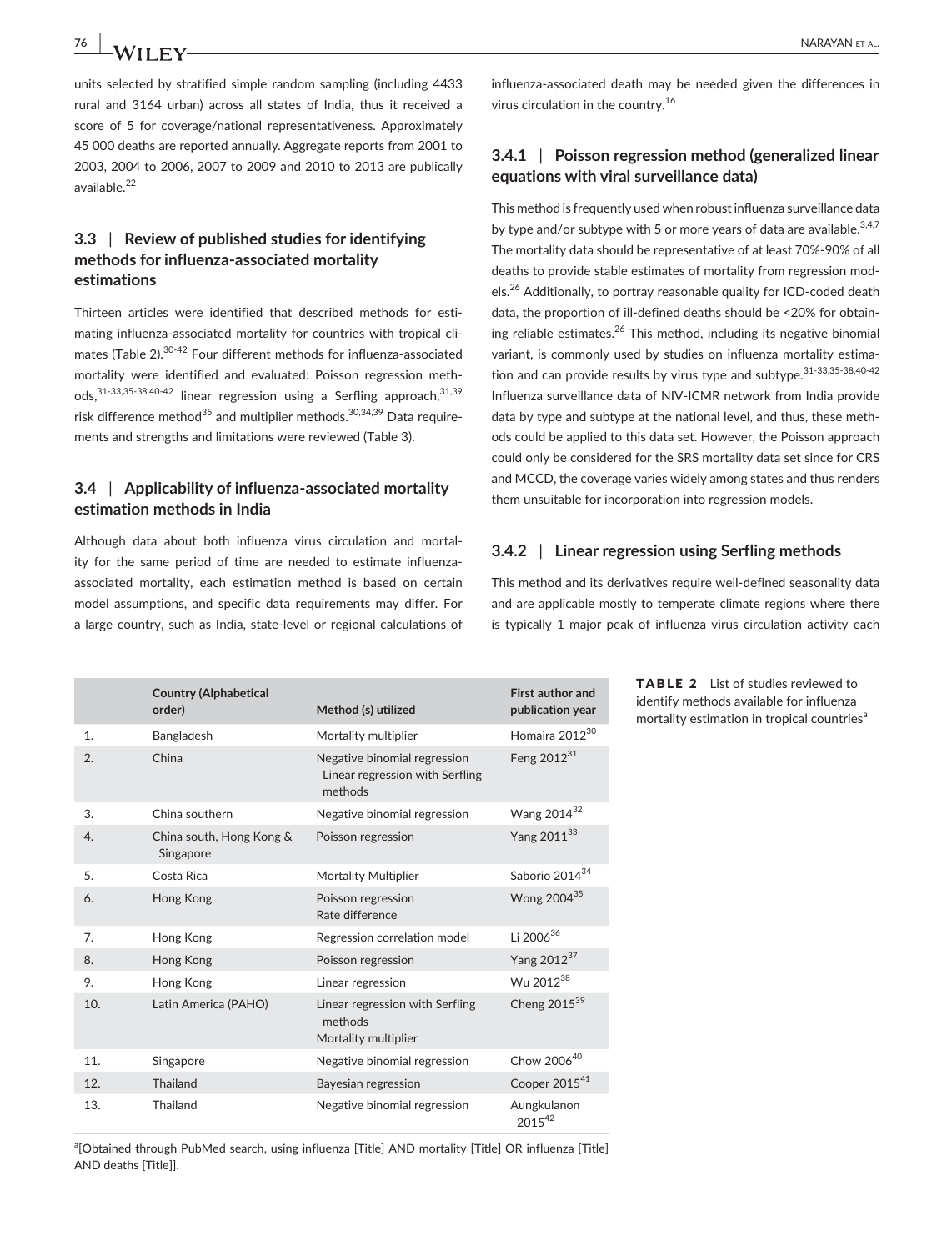| Method                                                        | Data requirements                                                                                                     | <b>Strengths</b>                                                                                                                                                                                                                                                                                                                                                          | <b>Limitations</b>                                                                                                                                                                                          |
|---------------------------------------------------------------|-----------------------------------------------------------------------------------------------------------------------|---------------------------------------------------------------------------------------------------------------------------------------------------------------------------------------------------------------------------------------------------------------------------------------------------------------------------------------------------------------------------|-------------------------------------------------------------------------------------------------------------------------------------------------------------------------------------------------------------|
| Poisson Regression<br>Method and derivatives <sup>3,4,7</sup> | Influenza surveillance data:<br>weekly or monthly (by subtypes)<br>Mortality data: weekly or monthly                  | Produces estimate of numbers and<br>rates of deaths by influenza type<br>and subtype<br>Accounts for changes in population<br>size over time<br>Also able to incorporate other<br>variables, such as circulation of<br>other pathogens (eg respiratory<br>syncytial virus); and climatic<br>variables (eg temperature,<br>humidity) thereby accounting for<br>confounding | Requires consistent, robust viral<br>surveillance data and at least 5 years<br>of mortality data for stable estimates<br>by type and subtype                                                                |
| Serfling Regression<br>Method <sup>2,39,47</sup>              | Well-defined influenza<br>seasonality<br>Viral surveillance data not<br>required<br>Mortality data: weekly or monthly | Robust viral surveillance data not<br>required<br>Useful for temperate countries<br>with clear seasonal patterns of<br>influenza and relatively easy to<br>apply                                                                                                                                                                                                          | At least 5 years of mortality data<br>required<br>Not applicable for subtropical and<br>tropical countries lacking well-defined<br>influenza seasonality                                                    |
| <b>Risk Difference</b><br>Method <sup>3,35</sup>              | Influenza surveillance data:<br>weekly or monthly<br>Mortality data: weekly or monthly                                | Can be used in countries with<br>varied influenza seasonality and<br>less than 5 seasons of data<br>Does not require manual<br>definition of epidemic thresholds<br>Allows other factors (eg circulation<br>of other viruses) to be<br>incorporated                                                                                                                       | Mortality estimates differ with epidemic<br>threshold<br>Cannot estimate influenza type/<br>subtype-specific mortality<br>Does not account for other seasonal<br>factors such as temperature or<br>humidity |
| Multiplier model<br>approach <sup>30,34,39</sup>              | Influenza surveillance data:<br>monthly/annual by age group<br>Mortality data: monthly/annual<br>by age group         | Novel approach adopted in the<br>absence of viral surveillance data<br>of at least few years<br>Approach for countries that do not                                                                                                                                                                                                                                        | Data for more years needed to yield<br>more representative estimates<br>Requires data on respiratory, influenza-<br>like illness (ILI) or pneumonia and                                                     |

TABLE 3 Review of the data requirements, strengths and limitations of analytic methods available for influenza mortality estimation

year. Mortality is estimated with this method by attributing all-excess mortality to influenza during the influenza virus circulation epidemic period as defined by viral surveillance data or other methods.<sup>2,39</sup> As a substantive number of cases are identified throughout the year and the epidemic periods are difficult to define, the Serfling approach might not be an appropriate method for data from India.<sup>8,16</sup>

#### **3.4.3** | **Risk difference method**

This method relies on the definition of epidemic and non-epidemic (assumed to have low or no influenza viruses in the circulation as a baseline or control) periods so that the difference in observed mortality between the 2 periods can be assessed to estimate the excess impact. The epidemic cut- off is arbitrarily decided based on percentage of influenza specimens testing positive (eg 10% or 15%). $^3$  Calculation of the excess mortality is made by subtracting the number of deaths during the non-epidemic periods from the observed numbers of deaths during influenza epidemic periods. This method is more flexible in terms of data requirements and has been used with  $\leq$  5 years<sup>35</sup> of data. This method can be attempted for Indian states and sites where there is good coverage (>70%) of mortality data either monthly or weekly for all-cause, respiratory or circulatory deaths.

### **3.4.4** | **Multiplier approach**

have strong vital records or

autopsy data

This method requires age-specific number of ICD-coded deaths for specific causes such as pneumonia and influenza (P & I) deaths to multiply the proportion of influenza per cent positive for that age group to calculate estimates of influenza- associated P & I mortality. This can be done for areas with adequate (>70%) coverage of deaths available by month<sup>30</sup> or year.<sup>34</sup> Although the multiplier method does not provide information on type and subtype-specific mortality, the data requirements are quite flexible in comparison with regression techniques. This model additionally assumes that after adjusting for age and week, a similar per cent of survivors and decedents would have tested positive for influenza if all persons had been sampled. Cheng et al<sup>39</sup> used the proportion of excess influenza deaths to all respiratory deaths to generate an attributable fraction of influenza- associated deaths in certain Pan American Health Organization (PAHO) countries. This was then applied to other PAHO countries that had adequate coverage of mortality data but no viral surveillance data. Although viral surveillance data are available for India, the CRS and MCCD national data sets have inadequate mortality data coverage for application of this method. While the SRS national data set can be used with this methodology, it could also be attempted with subnational data sets having adequate coverage.

influenza (P & I) mortality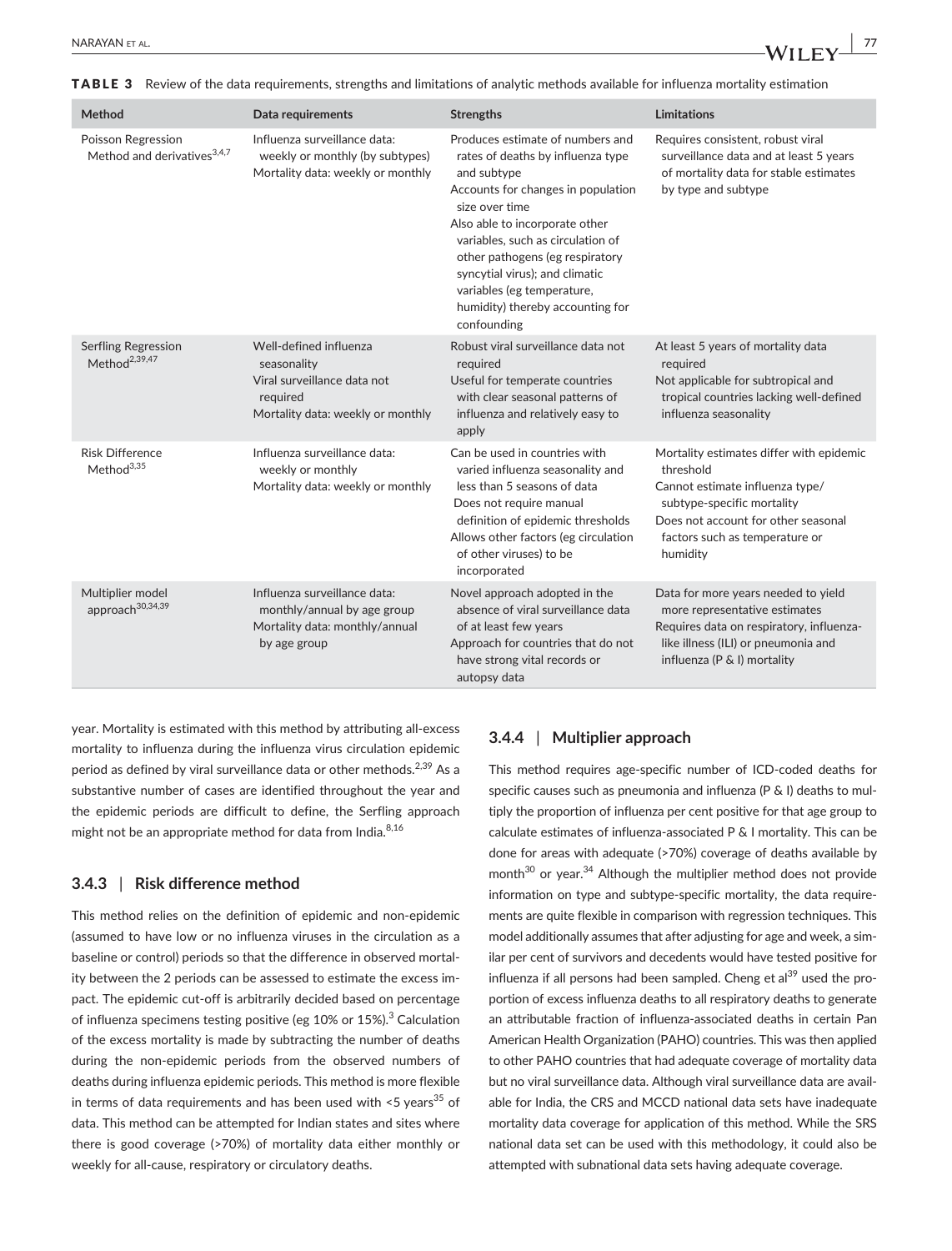## **4** | **DISCUSSION**

Through our systematic evaluation of data sources and methods for estimating influenza-associated mortality in India, we identified that robust influenza virus surveillance data were available from a national influenza surveillance network and could be applied to several different methods. Among the national mortality data sources evaluated, SRS had the highest score and therefore is the most appropriate for inclusion in models for excess influenza- associated mortality estimation. Except for the Serfling method, which requires very well- defined influenza virus seasonality, the methods that we reviewed (Poisson regression, rate difference and multiplier methods) could all be applied to Indian settings.

Earlier reviews of the SRS database also demonstrated it to be the most representative source for mortality in India,<sup>29,43</sup> and it has been extensively utilized to obtain disease burden estimates for India for conditions other than influenza.<sup>13,44,45</sup> Adoption of a uniform standardized verbal autopsy tool by trained investigators followed by systematic ICD-10 coding assigned independently by 2 trained physicians has ensured the quality of the COD data from the  $SRS^{46}$  As the routine reporting systems of CRS and MCCD provide inadequate coverage at the national or regional level, the survey data of SRS are widely utilized because of its coverage, data quality and ability to obtain regional data. However, as CRS and MCCD are state-based systems with wide variation in coverage across states, further evaluation is needed to determine which states may have higher quality data available. In states with the most robust data, both CRS and MCCD data could help to focus efforts to gather data for generating statespecific estimates as health is a state issue in India and states could apply resources accordingly.

State or regional-level estimation is also important because influenza virus circulation patterns may vary within India. While majority of the country experience influenza virus circulation during the monsoon season, a few northern states with more temperate climates experience peaks in influenza activity during winter months.16 As the timing of the monsoon season and the winter months vary between the states, the ideal method to estimate mortality in India if all necessary data were available would be to calculate state or regional-level estimates by age for those areas with similar virus circulation. Depending on population represented in these estimates, methods can be developed to generate national estimates or previously described methods could be considered.<sup>39</sup> The CRS data in states with >70% CRS coverage could be analysed to estimate influenza-associated all-cause excess deaths to generate state- specific estimates, although it may overestimate deaths due to the inclusion of unrelated death categories such as poisoning and accidents.<sup>47</sup> Cities within states with good MCCD coverage (>70%) could also be analysed using COD data with corresponding regional virology data to estimate influenza- associated deaths for these cities; similar analyses have been performed for 8 cities in China.<sup>31</sup> Also, SRS data could be obtained for states or group of states and analysed accordingly.

As weekly virological data from NIV provided influenza virus data by subtypes and coincided with weekly SRS data of sufficient sample size at the national level, the Poisson regression was determined to be the most appropriate method for deriving national influenza- associated mortality estimates in India. In the future, for subnational mortality data which may become available but may not meet data requirements for regression models, the use of both the multiplier and rate difference methods could be explored for Indian estimations. In recent years, while the multiplier method is increasingly being used in countries without available detailed time series data,  $30,34,39$  only a few studies have used the risk difference method to calculate an influenza mortality estimation.<sup>3,35</sup>

There are some limitations to this review of data and approaches for influenza mortality estimation. As this evaluation was based mainly on data review, carrying out the actual estimation could present with additional issues pertaining to application of the estimation methods to Indian data. Also, we were only able to evaluate national influenza surveillance data that were available either publically or by request. Thus, there may be influenza virological data that we did not have access to but which could be added or utilized at a local level. Similarly, we evaluated mortality data sets that were available either publically or by request. Both CRS and MCCD data may have valuable data at the state and local level which could contribute to these efforts at subnational level.

## **5** | **CONCLUSIONS**

Although there are considerable challenges for estimating influenzaassociated deaths in India, data sources are available that would allow use of modelling methods for this estimation. This evaluation of data sources and analytic methods provides ways to use the data within its limitations to provide information on influenza burden that could inform public health policy. Because of India's size and global importance, modelling methods may be a highly relevant approach to defining public health priorities and strategies. Thus efforts to retain and grow both the virology and mortality data sources in India would help to work towards these goals.

#### **DISCLAIMER**

The findings and conclusions in this report are those of the authors and do not necessarily represent the official position of All India Institute of Medical Sciences, New Delhi, and US Centers for Disease Control and Prevention, Atlanta.

## **ORCID**

*Venkatesh Vinayak Narayan* http://orcid.org/0000-0001-7529-7804 *Siddhartha Saha* http://orcid.org/0000-0002-7494-267X *Anand Krishnan* http://orcid.org/0000-0002-9173-7811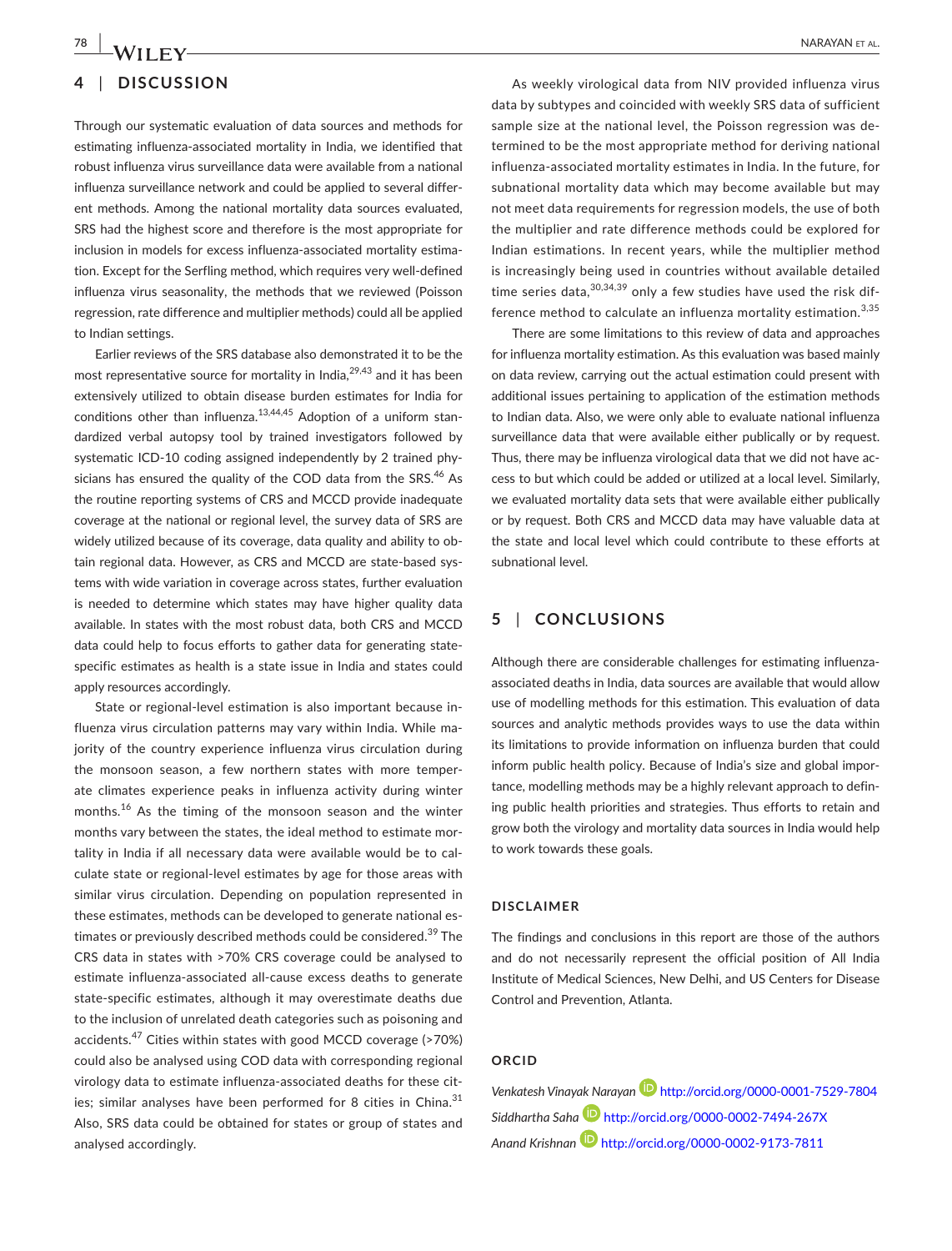#### **REFERENCES**

- 1. Simonsen L. The global impact of influenza on morbidity and mortality. *Vaccine*. 1999;17(Suppl 1):S3-S10.
- 2. Serfling RE. Methods for current statistical analysis of excess pneumonia- influenza deaths. *Public Health Rep*. 1963;78:494-506.
- 3. Thompson WW, Weintraub E, Dhankhar P, et al. Estimates of US influenza-associated deaths made using four different methods. *Influenza Other Respir Viruses*. 2009;3:37-49.
- 4. Nicoll A, Ciancio BC, Lopez Chavarrias V, et al. Influenza- related deaths–available methods for estimating numbers and detecting patterns for seasonal and pandemic influenza in Europe. *Euro Surveill Bull*. 2012;17: pii: 20162.
- 5. Goldstein E, Viboud C, Charu V, Lipsitch M. Improving the estimation of influenza- related mortality over a seasonal baseline. *Epidemiology*. 2012;23:829-838.
- 6. Muscatello DJ, Newall AT, Dwyer DE, MacIntyre CR. Mortality Attributable to Seasonal and Pandemic Influenza, Australia, 2003 to 2009, Using a Novel Time Series Smoothing Approach. *PLoS ONE* 2013;8:e64734.
- 7. World Health Organization (WHO). *A practical guide for designing and conducting influenza disease burden studies*. Manila: World Health Organization, Regional Office for the Western Pacific; 2009.
- 8. Chadha MS, Broor S, Gunasekaran P, et al. Multisite virological influenza surveillance in India: 2004–2008. *Influenza Other Respir Viruses*. 2012;6:196-203.
- 9. Saha S, Chadha M, Al Mamun A, et al. Influenza seasonality and vaccination timing in tropical and subtropical areas of southern and southeastern Asia. *Bull World Health Organ*. 2014;92:318-330.
- 10. Mahapatra P, Chalapati Rao PV. Cause of death reporting systems in India: a performance analysis. *Natl Med J India*. 2001;14:154-162.
- 11. Registrar General of India. Census of India : Primary Census Data Highlights - India. http://www.censusindia.gov.in/2011census/PCA/ PCA\_Highlights/pca\_highlights\_india.html. Accessed September 30, 2016.
- 12. Registrar General of India. Sample Registration System Bulletin 2011. http://www.censusindia.gov.in/vital\_statistics/SRS\_Bulletins/SRS\_ Bulletin-October\_2012.pdf. Published 2012. Accessed October 17, 2016.
- 13. Mortality and Causes of Death Collaborators. Global, regional, and national age-sex specific all-cause and cause-specific mortality for 240 causes of death, 1990–2013: a systematic analysis for the Global Burden of Disease Study 2013. *Lancet*. 2015;385:117-171.
- 14. Viboud C, Alonso WJ, Simonsen L. Influenza in tropical regions. *PLoS Med*. 2006;3:e89.
- 15. Ruzicka LT, Lopez AD. The use of cause- of- death statistics for health situation assessment: national and international experiences. *World Health Stat Q*. 1990;43:249-258.
- 16. Chadha MS, Potdar VA, Saha S, et al. Dynamics of influenza seasonality at sub-regional levels in India and implications for vaccination timing. *PLoS ONE*. 2015;10:e0124122.
- 17. World Health Organization. A Practical Guide to Harmonizing Virological and Epidemiological Influenza Surveillance, World Health Organization, Regional office for the Western Pacific. http://www.wpro.who.int/emerging\_diseases/documents/docs/ GuideToHarmonizingInfluenzaSurveillancerevised2302.pdf?ua=1. Published 2008. Accessed November 21, 2016.
- 18. World Health Organization. Handbook: IMCI Integrated Management of Childhood Illness. http://apps.who.int/iris/bitstream/10665/ 42939/1/9241546441.pdf. Published 2005. Accessed November 4, 2016.
- 19. National Center for Disease Control(NCDC). NCDC Newsletter Volume 2, issue 2. http://ncdc.gov.in/writereaddata/linkimages/ Newsletter\_05134471212421.pdf. Published April 2013. Accessed October 1, 2016.
- 20. Registrar General of India. Civil Registration System. http://www. censusindia.gov.in/2011-Common/CRS.html. Accessed June 22, 2016.
- 21. Registrar General of India. Medical Certification of Cause of Death. http://www.censusindia.gov.in/2011-Common/mccd.html. Accessed June 22, 2016.
- 22. Registrar General of India. Sample Registration System. http://www. censusindia.gov.in/2011-Common/Sample\_Registration\_System. html. Accessed October 10, 2016.
- 23. Registrar General of India. Civil Registration System Report 2013. http://www.censusindia.gov.in/2011-Documents/CRS\_Report/ CRS\_Report2013.pdf. Published 2015. Accessed October 13, 2016.
- 24. Registrar General of India. Report on medical certification of cause of death 2013. 2015. http://www.censusindia.gov.in/2011-Documents/ mccd\_Report1/Mccd\_2013.pdf. Accessed October 10, 2016.
- 25. Leitao J, Desai N, Aleksandrowicz L, et al. Comparison of physiciancertified verbal autopsy with computer- coded verbal autopsy for cause of death assignment in hospitalized patients in low- and middle- income countries: systematic review. *BMC Med*. 2014;12:22. https://doi.org/10.1186/1741-7015-12-22
- 26. Mathers CD, Ma Fat D, Inoue M, Rao C, Lopez AD. Counting the dead and what they died from: an assessment of the global status of cause of death data. *Bull World Health Organ*. 2005;83: 171-177c.
- 27. Thompson WW, Shay DK, Weintraub E, et al. Mortality associated with influenza and respiratory syncytial virus in the United States. *JAMA*. 2003;289:179-186.
- 28. World Health Organization (WHO). WHO | FluNet. WHO. http://www. who.int/influenza/gisrs\_laboratory/flunet/en/. Accessed October 15, 2016.
- 29. Gupta M, Rao C, Lakshmi P, Prinja S, Kumar R. Estimating mortality using data from civil registration: a cross- sectional study in India. *Bull World Health Organ*. 2016;94:10-21. https://doi.org/10.2471/ BLT.15.153585
- 30. Homaira N, Luby SP, Alamgir ASM, et al. Influenza- associated mortality in 2009 in four sentinel sites in Bangladesh. *Bull World Health Organ*. 2012;90:272-278.
- 31. Feng L, Shay DK, Jiang Y, et al. Influenza- associated mortality in temperate and subtropical chinese cities, 2003–2008. *Bull World Health Organ*. 2012;90:279-288B.
- 32. Wang H, Fu C, Li K, et al. Influenza associated mortality in Southern China, 2010–2012. *Vaccine*. 2014;32:973-978.
- 33. Yang L, Ma S, Chen PY, et al. Influenza associated mortality in the subtropics and tropics: results from three Asian cities. *Vaccine*. 2011;29:8909-8914.
- 34. Saborío GG, Clara A, Garcia A, et al. Influenza-associated Hospitalizations and Deaths, Costa Rica, 2009–2012. *Emerg Infect Dis*. 2014;20:878-881.
- 35. Wong C-M, Chan K-P, Hedley AJ, Peiris JSM. Influenza- associated mortality in Hong Kong. *Clin Infect Dis*. 2004;39:1611-1617.
- 36. Li CK, Choi BCK, Wong TW. Influenza-related deaths and hospitalizations in Hong Kong: a subtropical area. *Public Health*. 2006;120:517-524.
- 37. Yang L, Chan KP, Cowling BJ, et al. Excess mortality associated with the 2009 pandemic of influenza A(H1N1) in Hong Kong. *Epidemiol Infect*. 2012;140:1542-1550.
- 38. Wu P, Goldstein E, Ho LM, et al. Excess mortality associated with influenza A and B virus in Hong Kong, 1998–2009. *J Infect Dis*. 2012;206:1862-1871.
- 39. Cheng P-Y, Palekar R, Azziz-Baumgartner E, et al. Burden of influenzaassociated deaths in the Americas, 2002–2008. *Influenza Other Respir Viruses*. 2015;9(Suppl 1):13-21.
- 40. Chow A, Ma S, Ling AE, Chew SK. Influenza- associated Deaths in Tropical Singapore. *Emerg Infect Dis*. 2006;12:114-121.